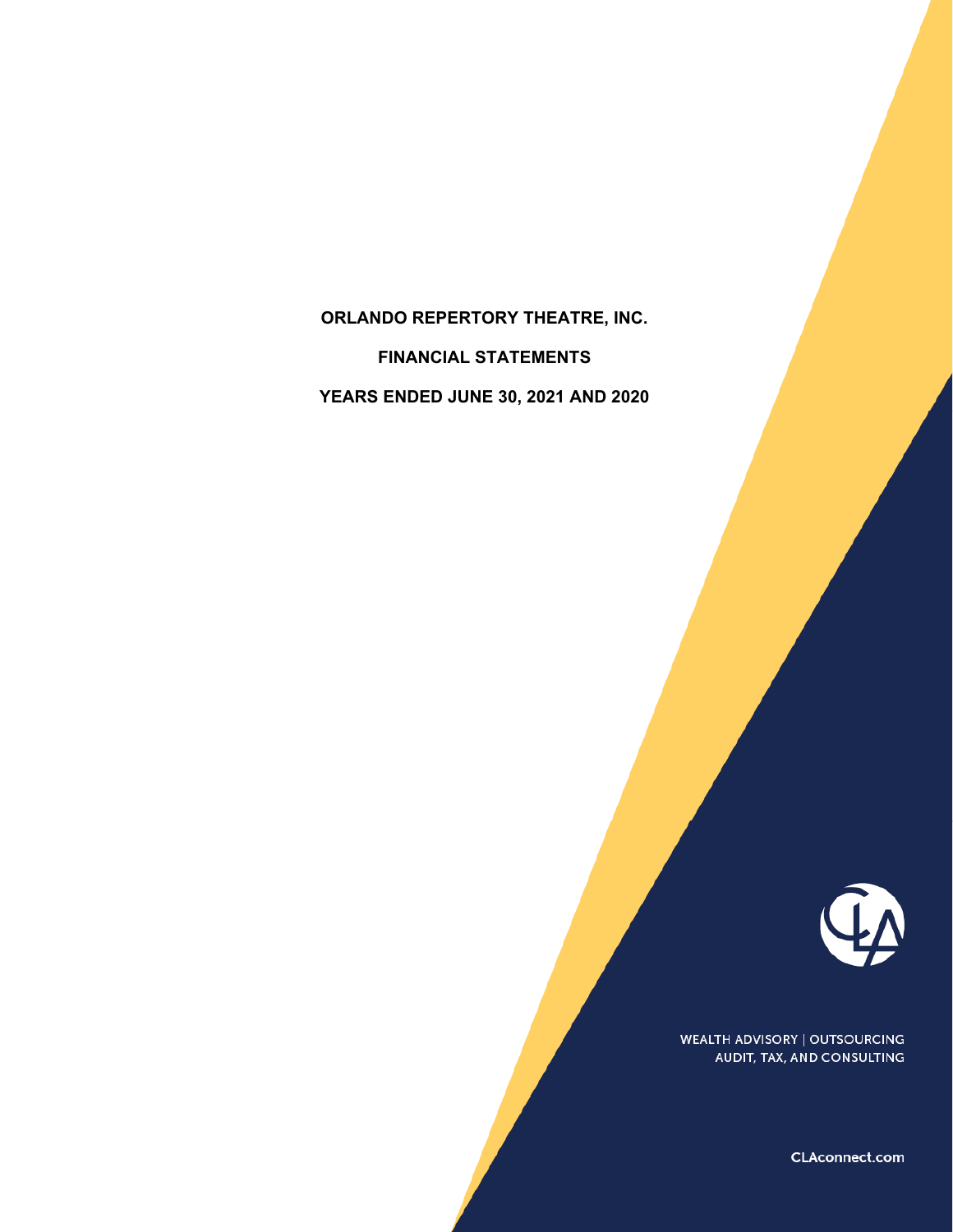## **ORLANDO REPERTORY THEATRE, INC. TABLE OF CONTENTS YEARS ENDED JUNE 30, 2021 AND 2020**

| <b>INDEPENDENT AUDITORS' REPORT</b>      |   |
|------------------------------------------|---|
| <b>FINANCIAL STATEMENTS</b>              |   |
| <b>STATEMENTS OF FINANCIAL POSITION</b>  | 3 |
| <b>STATEMENTS OF ACTIVITIES</b>          | 4 |
| <b>STATEMENTS OF FUNCTIONAL EXPENSES</b> | 6 |
| <b>STATEMENTS OF CASH FLOWS</b>          | 8 |
| <b>NOTES TO FINANCIAL STATEMENTS</b>     | 9 |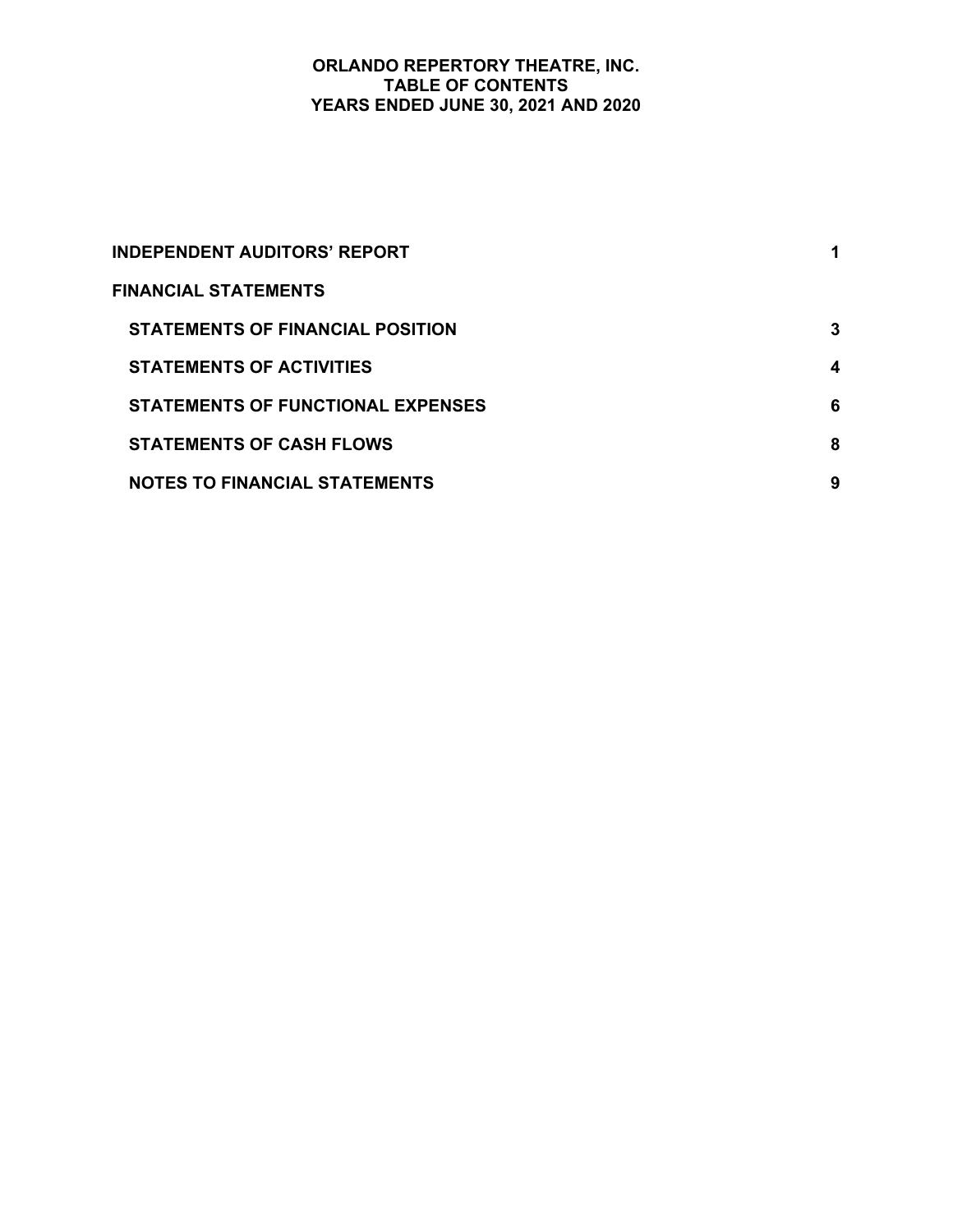

# **INDEPENDENT AUDITORS' REPORT**

Board of Directors Orlando Repertory Theatre, Inc. Orlando, Florida

We have audited the accompanying financial statements of Orlando Repertory Theatre, Inc. (the Organization), which comprises the statements of financial position as of June 30, 2021 and 2020, and the related statements of activities, functional expenses, and cash flows for the years then ended, and the related notes to the financial statements.

# *Management's Responsibility for the Financial Statements*

Management is responsible for the preparation and fair presentation of these financial statements in accordance with accounting principles generally accepted in the United States of America; this includes the design, implementation, and maintenance of internal control relevant to the preparation and fair presentation of financial statements that are free from material misstatement, whether due to fraud or error.

# *Auditors' Responsibility*

Our responsibility is to express an opinion on these financial statements based on our audits. We conducted our audits in accordance with auditing standards generally accepted in the United States of America. Those standards require that we plan and perform the audit to obtain reasonable assurance about whether the financial statements are free from material misstatement.

An audit involves performing procedures to obtain audit evidence about the amounts and disclosures in the financial statements. The procedures selected depend on the auditors' judgment, including the assessment of the risks of material misstatement of the financial statements, whether due to fraud or error. In making those risk assessments, the auditor considers internal control relevant to the entity's preparation and fair presentation of the financial statements in order to design audit procedures that are appropriate in the circumstances, but not for the purpose of expressing an opinion on the effectiveness of the entity's internal control. Accordingly, we express no such opinion. An audit also includes evaluating the appropriateness of accounting policies used and the reasonableness of significant accounting estimates made by management, as well as evaluating the overall presentation of the financial statements.

We believe that the audit evidence we have obtained is sufficient and appropriate to provide a basis for our audit opinion.



CLA is an independent member of Nexia International, a leading, global network of independent accounting and consulting firms. See nexia.com/member‐firm‐disclaimer for details.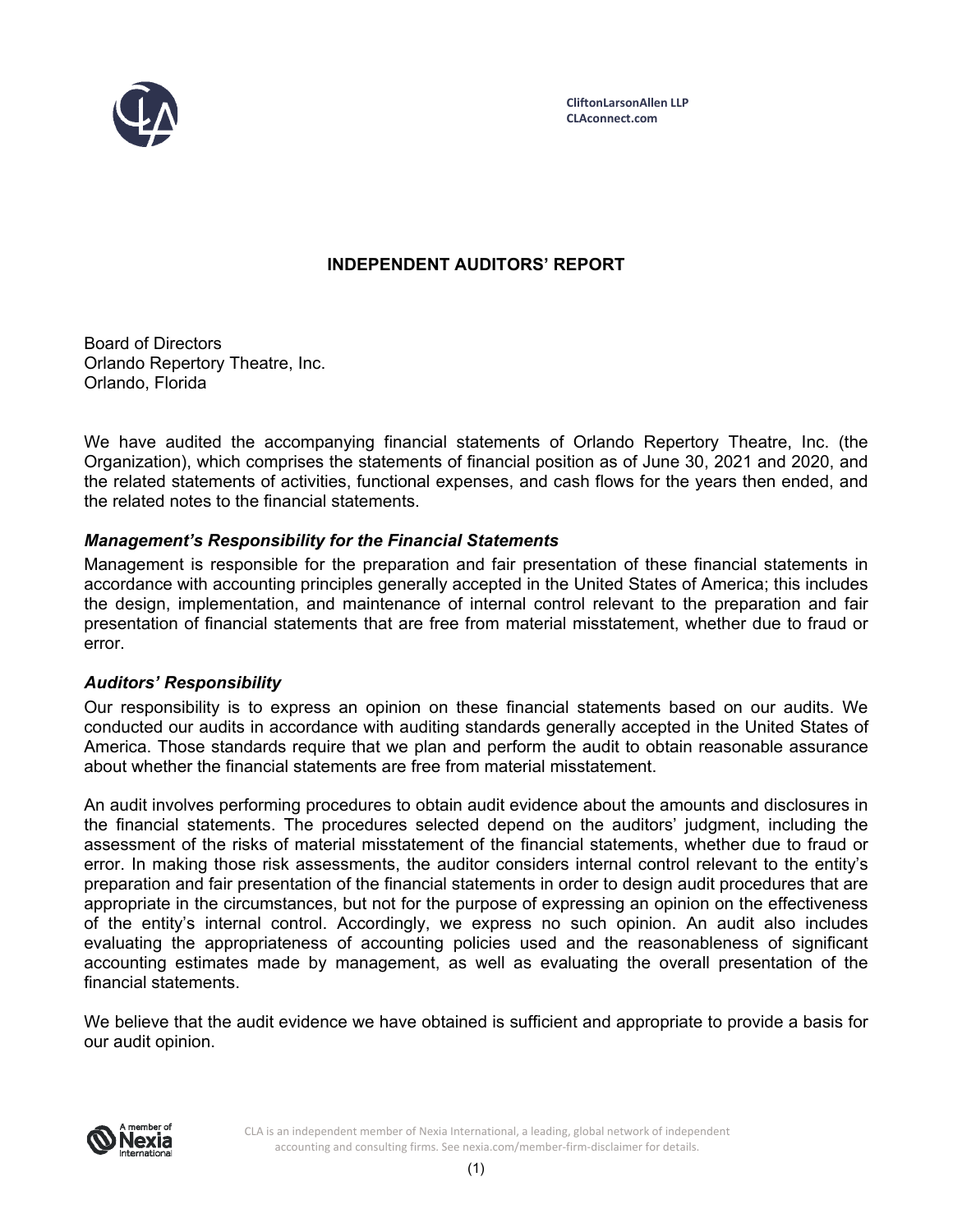Board of Directors Orlando Repertory Theatre, Inc.

## *Opinion*

In our opinion, the financial statements referred to above present fairly, in all material respects, the financial position of Orlando Repertory Theatre, Inc. as of June 30, 2021 and 2020, and the changes in its net assets and its cash flows for the years then ended in accordance with accounting principles generally accepted in the United States of America.

Viifton Larson Allen LLP

**CliftonLarsonAllen LLP** 

Orlando, Florida October 20, 2021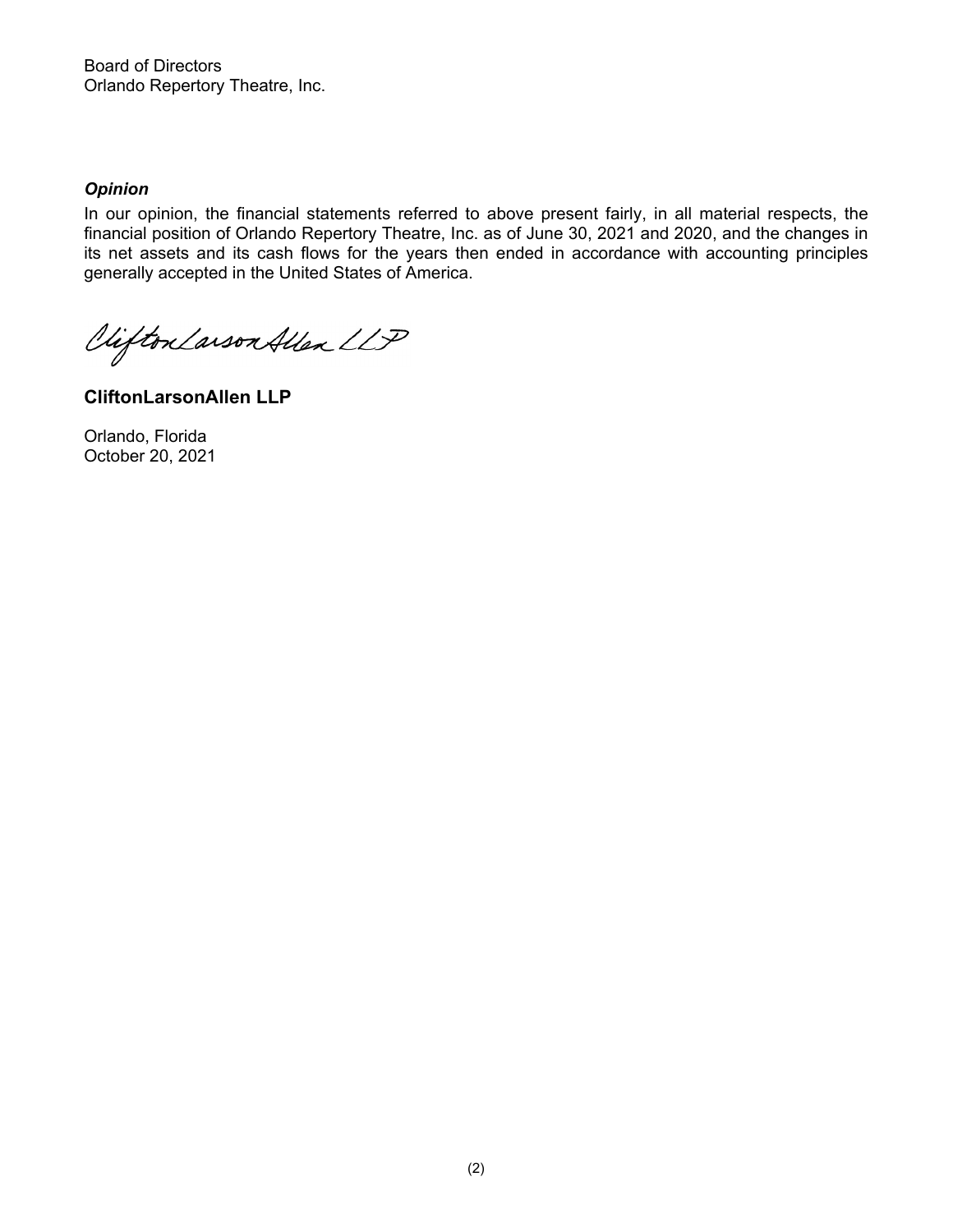# **ORLANDO REPERTORY THEATRE, INC. STATEMENTS OF FINANCIAL POSITION JUNE 30, 2021 AND 2020**

|                                         | 2021 |           |      | 2020      |  |
|-----------------------------------------|------|-----------|------|-----------|--|
| <b>ASSETS</b>                           |      |           |      |           |  |
| <b>CURRENT ASSETS</b>                   |      |           |      |           |  |
| Cash and Cash Equivalents               | \$   | 467,869   | \$   | 639,073   |  |
| <b>Accounts Receivable</b>              |      | 38,727    |      | 35,115    |  |
| <b>Grants Receivable</b>                |      | 346,906   |      | 195,700   |  |
| <b>Prepaid Expenses</b>                 |      | 61,906    |      | 58,981    |  |
| <b>Total Current Assets</b>             |      | 915,408   |      | 928,869   |  |
| PROPERTY AND EQUIPMENT, Net             |      | 1,521,861 |      | 1,716,117 |  |
| <b>Total Assets</b>                     |      | 2,437,269 | - \$ | 2,644,986 |  |
| <b>LIABILITIES AND NET ASSETS</b>       |      |           |      |           |  |
| <b>CURRENT LIABILITIES</b>              |      |           |      |           |  |
| <b>Accounts Payable</b>                 | \$   | 142,144   | \$   | 74,010    |  |
| <b>Accrued Expenses</b>                 |      | 65,414    |      | 36,614    |  |
| <b>Deferred Revenue</b>                 |      | 114,703   |      | 150,254   |  |
| <b>Total Current Liabilities</b>        |      | 322,261   |      | 260,878   |  |
| <b>LONG-TERM DEBT</b>                   |      |           |      | 376,900   |  |
| <b>NET ASSETS</b>                       |      |           |      |           |  |
| <b>Without Donor Restrictions</b>       |      | 1,904,308 |      | 1,795,508 |  |
| <b>With Donor Restrictions</b>          |      | 210,700   |      | 211,700   |  |
| <b>Total Net Assets</b>                 |      | 2,115,008 |      | 2,007,208 |  |
| <b>Total Liabilities and Net Assets</b> | \$   | 2,437,269 | \$   | 2,644,986 |  |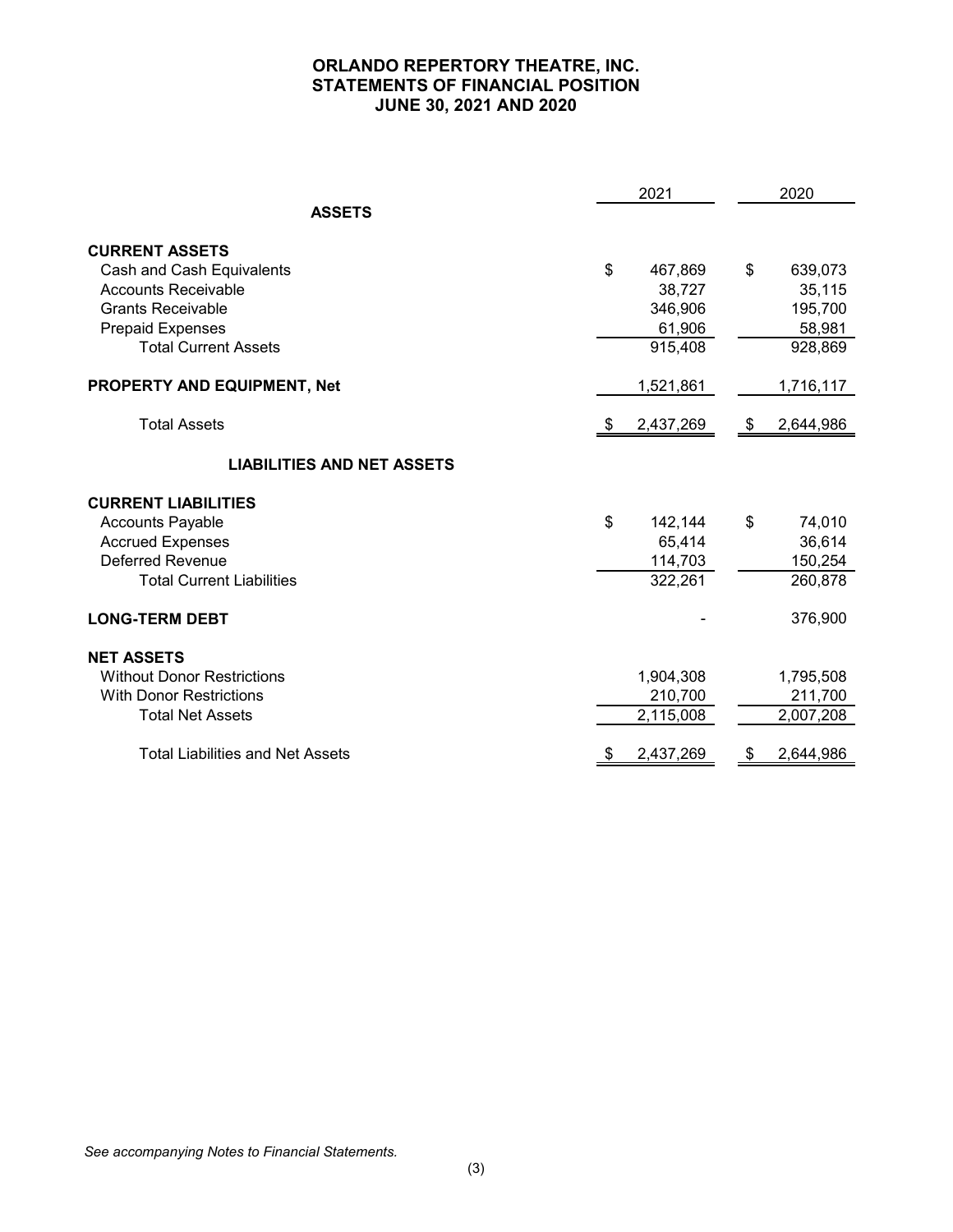# **ORLANDO REPERTORY THEATRE, INC. STATEMENT OF ACTIVITIES YEAR ENDED JUNE 30, 2021**

|                                             | <b>Without Donor</b> |              | <b>With Donor</b> |                 |
|---------------------------------------------|----------------------|--------------|-------------------|-----------------|
|                                             | Restrictions         | Restrictions |                   | Total           |
| <b>SUPPORT AND REVENUE</b>                  |                      |              |                   |                 |
| <b>Grants and Contributions - Operating</b> | \$<br>1,093,338      | \$           | 200,700           | \$<br>1,294,038 |
| Productions                                 | 66,106               |              |                   | 66,106          |
| <b>Educational Programs</b>                 | 164,088              |              |                   | 164,088         |
| <b>Management Fees</b>                      | 252,297              |              |                   | 252,297         |
| <b>Theatre Rental</b>                       | 45,447               |              |                   | 45,447          |
| In-Kind Contributions                       | 13,607               |              |                   | 13,607          |
| Other Income                                | 441                  |              |                   | 441             |
| PPP Loan Forgiveness                        | 376,900              |              |                   | 376,900         |
| Net Assets Released from Restrictions       | 201,700              |              | (201, 700)        |                 |
| <b>Total Support and Revenue</b>            | 2,213,924            |              | (1,000)           | 2,212,924       |
| <b>EXPENSES</b>                             |                      |              |                   |                 |
| <b>Program Services</b>                     | 1,344,282            |              |                   | 1,344,282       |
| <b>Supporting Services:</b>                 |                      |              |                   |                 |
| Management and General                      | 276,717              |              |                   | 276,717         |
| Fundraising                                 | 116,176              |              |                   | 116,176         |
| <b>Total Expenses</b>                       | 1,737,175            |              |                   | 1,737,175       |
| <b>CHANGE IN NET ASSETS BEFORE</b>          |                      |              |                   |                 |
| DEPRECIATION AND AMORTIZATION               | 476,749              |              | (1,000)           | 475,749         |
| DEPRECIATION AND AMORTIZATION               | 367,949              |              |                   | 367,949         |
| <b>CHANGE IN NET ASSETS</b>                 | 108,800              |              | (1,000)           | 107,800         |
|                                             |                      |              |                   |                 |
| Net Assets - Beginning of Year              | 1,795,508            |              | 211,700           | 2,007,208       |
| <b>NET ASSETS - END OF YEAR</b>             | \$<br>1,904,308      | \$           | 210,700           | \$<br>2,115,008 |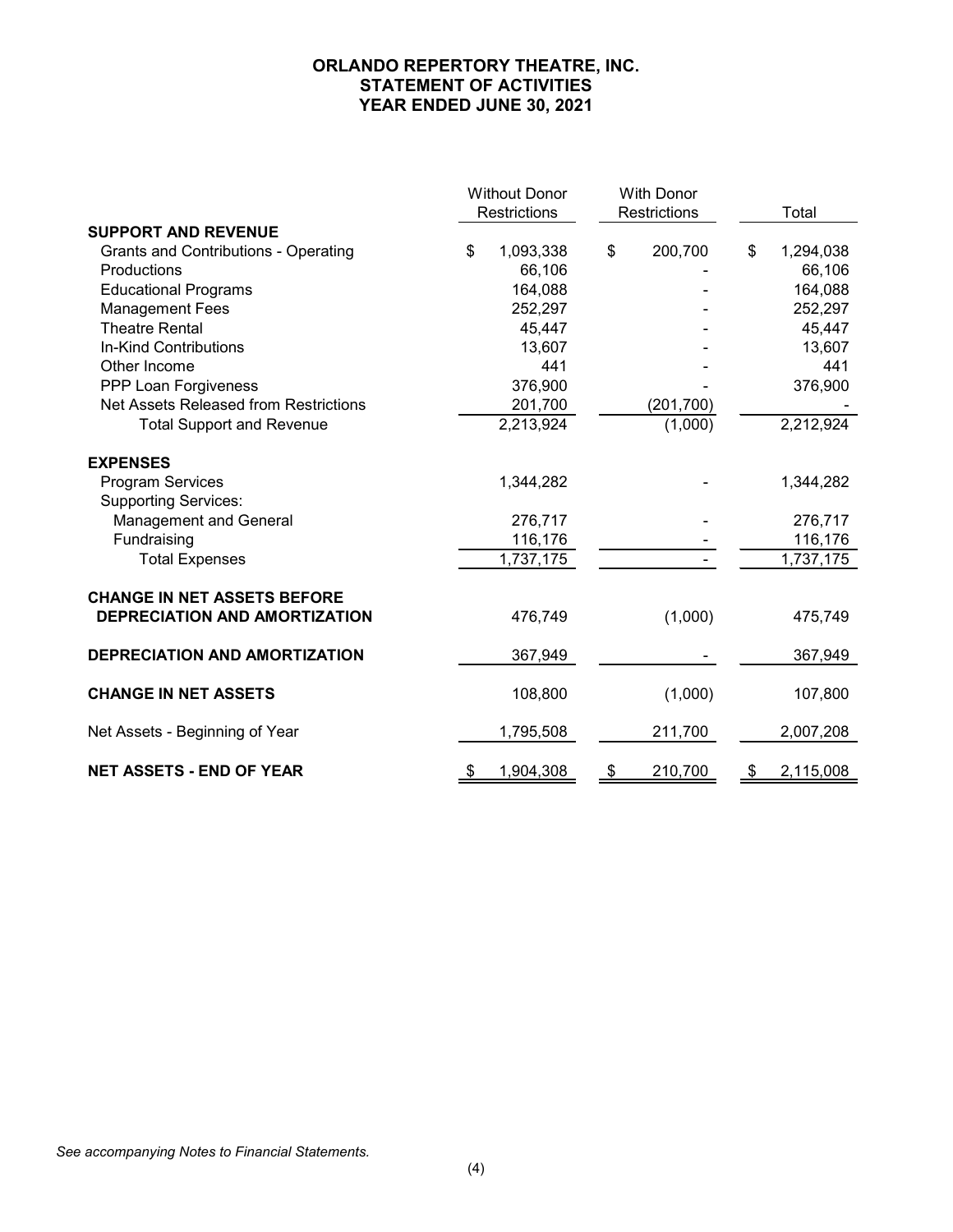# **ORLANDO REPERTORY THEATRE, INC. STATEMENT OF ACTIVITIES YEAR ENDED JUNE 30, 2020**

|                                             | <b>Without Donor</b> |              | <b>With Donor</b> |            |                 |
|---------------------------------------------|----------------------|--------------|-------------------|------------|-----------------|
|                                             |                      | Restrictions | Restrictions      |            | Total           |
| <b>SUPPORT AND REVENUE</b>                  |                      |              |                   |            |                 |
| <b>Grants and Contributions - Operating</b> | \$                   | 1,120,809    | \$                | 211,700    | \$<br>1,332,509 |
| Productions                                 |                      | 718,391      |                   |            | 718,391         |
| <b>Educational Programs</b>                 |                      | 279,531      |                   |            | 279,531         |
| <b>Management Fees</b>                      |                      | 252,297      |                   |            | 252,297         |
| <b>Theatre Rental</b>                       |                      | 72,284       |                   |            | 72,284          |
| In-Kind Contributions                       |                      | 51,892       |                   |            | 51,892          |
| Other Income                                |                      | 3,392        |                   |            | 3,392           |
| Net Assets Released from Restrictions       |                      | 150,500      |                   | (150, 500) |                 |
| <b>Total Support and Revenue</b>            |                      | 2,649,096    |                   | 61,200     | 2,710,296       |
| <b>EXPENSES</b>                             |                      |              |                   |            |                 |
| <b>Program Services</b>                     |                      | 2,174,727    |                   |            | 2,174,727       |
| <b>Supporting Services:</b>                 |                      |              |                   |            |                 |
| Management and General                      |                      | 317,555      |                   |            | 317,555         |
| Fundraising                                 |                      | 169,471      |                   |            | 169,471         |
| <b>Total Expenses</b>                       |                      | 2,661,753    |                   |            | 2,661,753       |
| <b>CHANGE IN NET ASSETS BEFORE</b>          |                      |              |                   |            |                 |
| DEPRECIATION AND AMORTIZATION               |                      | (12, 657)    |                   | 61,200     | 48,543          |
| DEPRECIATION AND AMORTIZATION               |                      | 402,900      |                   |            | 402,900         |
| <b>CHANGE IN NET ASSETS</b>                 |                      | (415, 557)   |                   | 61,200     | (354, 357)      |
| Net Assets - Beginning of Year              |                      | 2,211,065    |                   | 150,500    | 2,361,565       |
| <b>NET ASSETS - END OF YEAR</b>             | \$                   | 1,795,508    | \$                | 211,700    | \$<br>2,007,208 |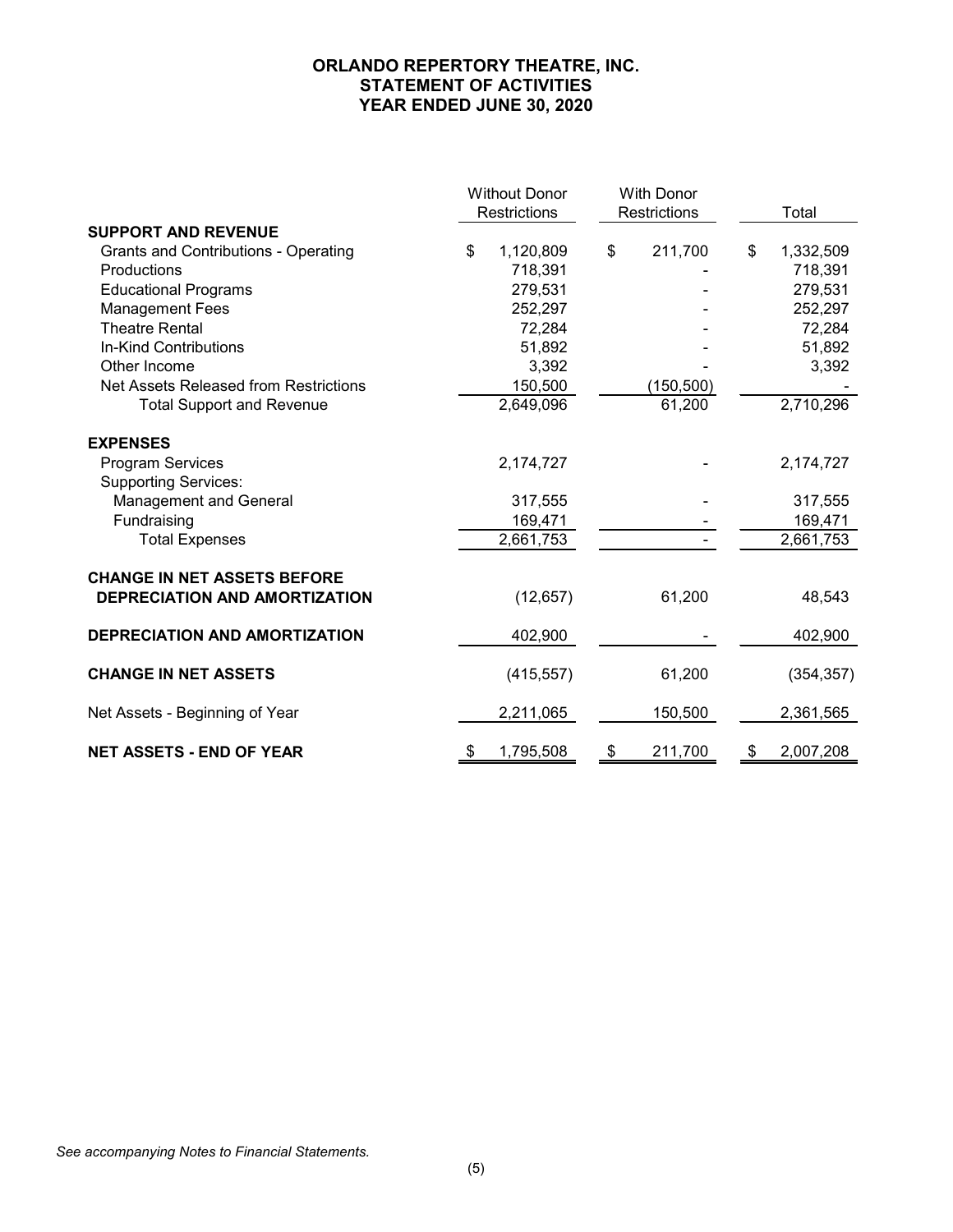## **ORLANDO REPERTORY THEATRE, INC. STATEMENT OF FUNCTIONAL EXPENSES YEAR ENDED JUNE 30, 2021**

|                                            |    |                            | <b>Support Services</b> |                           |    |             |                                     |    |           |
|--------------------------------------------|----|----------------------------|-------------------------|---------------------------|----|-------------|-------------------------------------|----|-----------|
|                                            |    | Program<br><b>Services</b> |                         | Management<br>and General |    | Fundraising | Total<br>Support<br><b>Services</b> |    | Total     |
| <b>SALARIES AND RELATED EXPENSES</b>       |    |                            |                         |                           |    |             |                                     |    |           |
| Salaries, Taxes, and Benefits              | \$ | 897,691                    | \$                      | 188,988                   | \$ | 94,494      | \$<br>283,482                       | \$ | 1,181,173 |
| <b>Contracted Labor and Actors' Equity</b> |    | 32,011                     |                         |                           |    |             |                                     |    | 32,011    |
| Insurance - Medical                        |    | 43,280                     |                         | 9,112                     |    | 4,556       | 13,668                              |    | 56,948    |
| <b>Total Salaries and Related Expenses</b> |    | 972,982                    |                         | 198,100                   |    | 99,050      | 297,150                             |    | 1,270,132 |
| <b>OTHER EXPENSES</b>                      |    |                            |                         |                           |    |             |                                     |    |           |
| Administrative                             |    | 1,616                      |                         | 32,575                    |    | 15,461      | 48,036                              |    | 49,652    |
| Insurance - Other                          |    | 38,459                     |                         | 1,602                     |    |             | 1,602                               |    | 40,061    |
| <b>Meals and Entertainment</b>             |    | 659                        |                         | 263                       |    | 98          | 361                                 |    | 1,020     |
| Occupancy                                  |    | 184,541                    |                         | 7,689                     |    |             | 7,689                               |    | 192,230   |
| Program Expenses:                          |    |                            |                         |                           |    |             |                                     |    |           |
| Costs of Education Program                 |    | 47,548                     |                         | 11,901                    |    | 511         | 12,412                              |    | 59,960    |
| <b>Costs of Production</b>                 |    | 98,233                     |                         | 24,587                    |    | 1,056       | 25,643                              |    | 123,876   |
| Travel                                     |    | 244                        |                         |                           |    |             |                                     |    | 244       |
| <b>Total Other Expenses</b>                |    | 371,300                    |                         | 78,617                    |    | 17,126      | 95,743                              |    | 467,043   |
| <b>Total Expenses Before Depreciation</b>  |    |                            |                         |                           |    |             |                                     |    |           |
| and Amortization                           |    | 1,344,282                  |                         | 276,717                   |    | 116,176     | 392,893                             |    | 1,737,175 |
| Depreciation and Amortization              |    | 353,231                    |                         | 14,718                    |    |             | 14,718                              |    | 367,949   |
| <b>Total Expenses</b>                      | S. | 1,697,513                  | \$                      | 291,435                   | \$ | 116,176     | \$<br>407,611                       | S. | 2,105,124 |

#### *See accompanying Notes to Financial Statements.*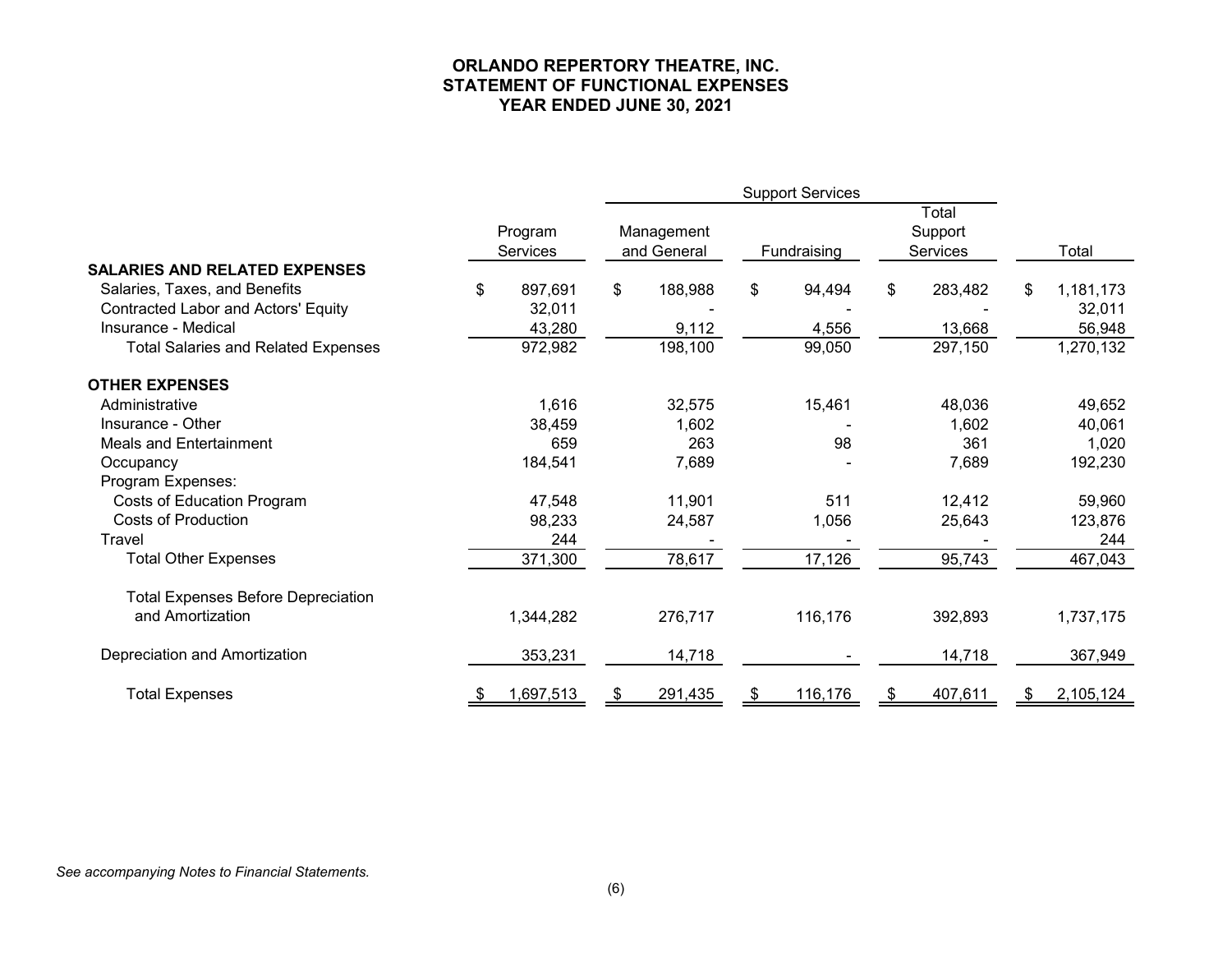## **ORLANDO REPERTORY THEATRE, INC. STATEMENT OF FUNCTIONAL EXPENSES YEAR ENDED JUNE 30, 2020**

|                                            | Program<br>Services | Management<br>and General | Fundraising   | Total<br>Support<br>Services | Total       |
|--------------------------------------------|---------------------|---------------------------|---------------|------------------------------|-------------|
| <b>SALARIES AND RELATED EXPENSES</b>       |                     |                           |               |                              |             |
| Salaries, Taxes, and Benefits              | \$<br>1,192,787     | \$<br>251,113             | \$<br>125,557 | \$<br>376,670                | \$1,569,457 |
| <b>Contracted Labor and Actors' Equity</b> | 113,194             |                           |               |                              | 113,194     |
| Insurance - Medical                        | 43,962              | 9,255                     | 4,628         | 13,883                       | 57,845      |
| <b>Total Salaries and Related Expenses</b> | 1,349,943           | 260,368                   | 130,185       | 390,553                      | 1,740,496   |
| <b>OTHER EXPENSES</b>                      |                     |                           |               |                              |             |
| Administrative                             | 2,434               | 30,791                    | 27,031        | 57,822                       | 60,256      |
| Insurance - Other                          | 50,895              | 2,121                     |               | 2,121                        | 53,016      |
| Meals and Entertainment                    | 6,418               | 1,762                     | 10,665        | 12,427                       | 18,845      |
| Occupancy                                  | 189,478             | 7,895                     |               | 7,895                        | 197,373     |
| Program Expenses:                          |                     |                           |               |                              |             |
| Costs of Education Program                 | 93,469              | 2,248                     | 199           | 2,447                        | 95,916      |
| <b>Costs of Production</b>                 | 462,600             | 11,124                    | 985           | 12,109                       | 474,709     |
| Travel                                     | 19,490              | 1,246                     | 406           | 1,652                        | 21,142      |
| <b>National Partnership Dues</b>           | 824,784             | 57,187                    | 39,286        | 96,473                       | 921,257     |
| <b>Total Expenses Before Depreciation</b>  |                     |                           |               |                              |             |
| and Amortization                           | 2,174,727           | 317,555                   | 169,471       | 487,026                      | 2,661,753   |
| Depreciation and Amortization              | 386,784             | 16,116                    |               | 16,116                       | 402,900     |
| <b>Total Expenses</b>                      | 2,561,511<br>\$     | 333,671<br>\$             | 169,471<br>\$ | 503,142<br>\$                | \$3,064,653 |

#### *See accompanying Notes to Financial Statements.*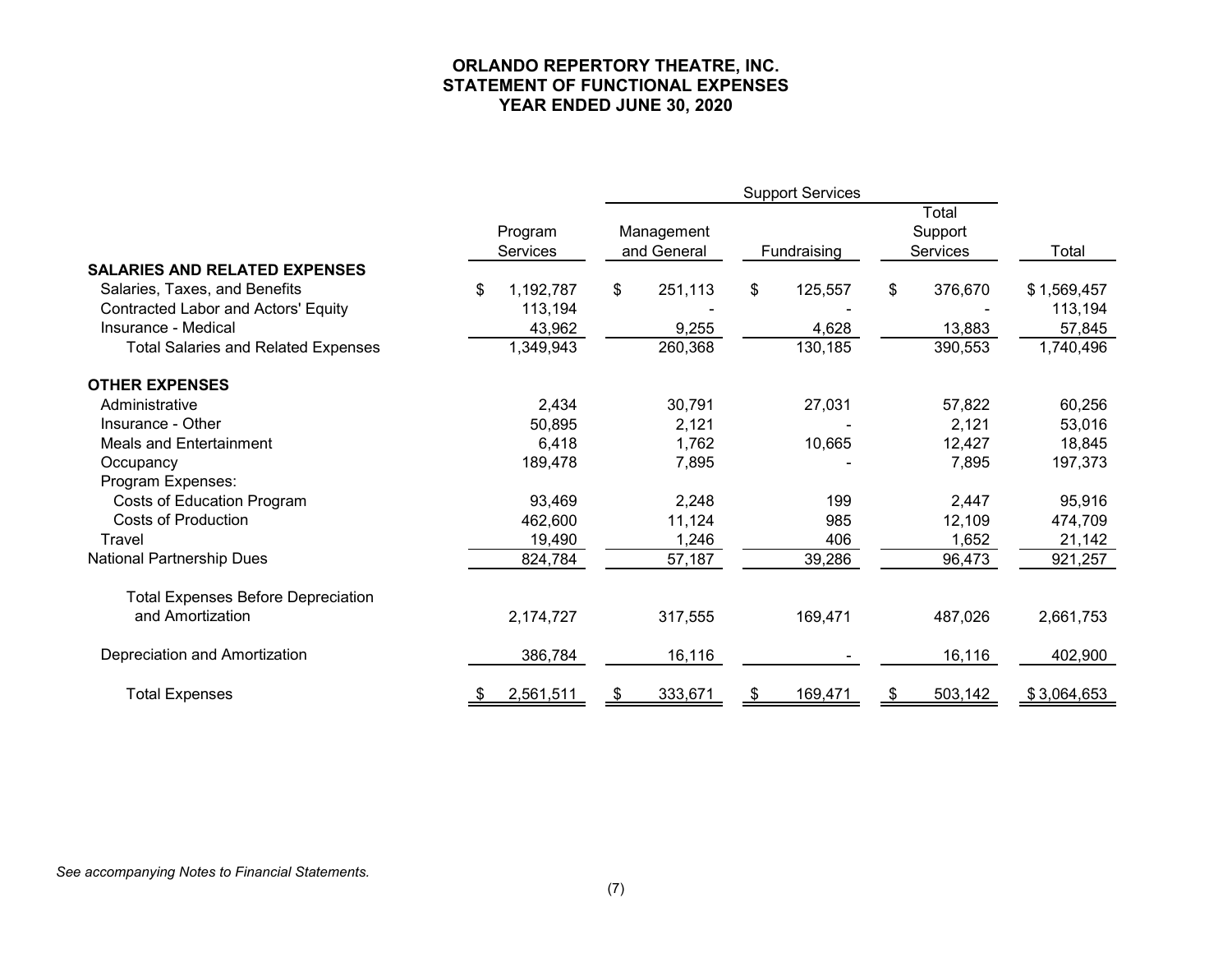# **ORLANDO REPERTORY THEATRE, INC. STATEMENTS OF CASH FLOW YEARS ENDED JUNE 30, 2021 AND 2020**

|                                                                   |      | 2021       |               | 2020       |  |
|-------------------------------------------------------------------|------|------------|---------------|------------|--|
| <b>CASH FLOWS FROM OPERATING ACTIVITIES</b>                       |      |            |               |            |  |
| Change in Net Assets                                              | \$   | 107,800    | \$            | (354, 357) |  |
| Adjustments to Reconcile Change in Net Assets to                  |      |            |               |            |  |
| Net Cash Provided (Used) by Operating Activities:                 |      |            |               |            |  |
| Depreciation and Amortization                                     |      | 367,949    |               | 402,900    |  |
| Paycheck Protection Program Loan Forgiveness                      |      | (376,900)  |               |            |  |
| (Increase) Decrease in Assets:                                    |      |            |               |            |  |
| <b>Accounts Receivable</b>                                        |      | (3,612)    |               | (28, 916)  |  |
| <b>Grants Receivable</b>                                          |      | (151, 206) |               | (52, 200)  |  |
| <b>Prepaid Expenses</b>                                           |      | (2,925)    |               | 29,124     |  |
| Increase (Decrease) in Liabilities:                               |      |            |               |            |  |
| <b>Accounts Payable</b>                                           |      | 68,134     |               | (69, 189)  |  |
| <b>Accrued Expenses</b>                                           |      | 28,800     |               | (413)      |  |
| <b>Deferred Revenue</b>                                           |      | (35, 551)  |               | (20, 339)  |  |
| Net Cash Provided (Used) by Operating Activities                  |      | 2,489      |               | (93, 390)  |  |
| <b>CASH FLOWS FROM INVESTING ACTIVITIES</b>                       |      |            |               |            |  |
| Purchases of Property and Equipment                               |      | (173, 693) |               | (585)      |  |
| <b>CASH FLOWS FROM FINANCING ACTIVITIES</b>                       |      |            |               |            |  |
| Proceeds from Borrowing on Long-Term Debt                         |      |            |               | 376,900    |  |
| <b>CHANGE IN CASH AND CASH EQUIVALENTS</b>                        |      | (171, 204) |               | 282,925    |  |
| Cash and Cash Equivalents - Beginning of Year                     |      | 639,073    |               | 356,148    |  |
| CASH AND CASH EQUIVALENTS - END OF YEAR                           | - \$ | 467,869    | \$            | 639,073    |  |
| SUPPLEMENTAL DISCLOSURE OF NONCASH<br><b>OPERATING ACTIVITIES</b> |      |            |               |            |  |
| Paycheck Protection Program Loan Forgiveness                      | \$   | 376,900    | $\frac{1}{2}$ |            |  |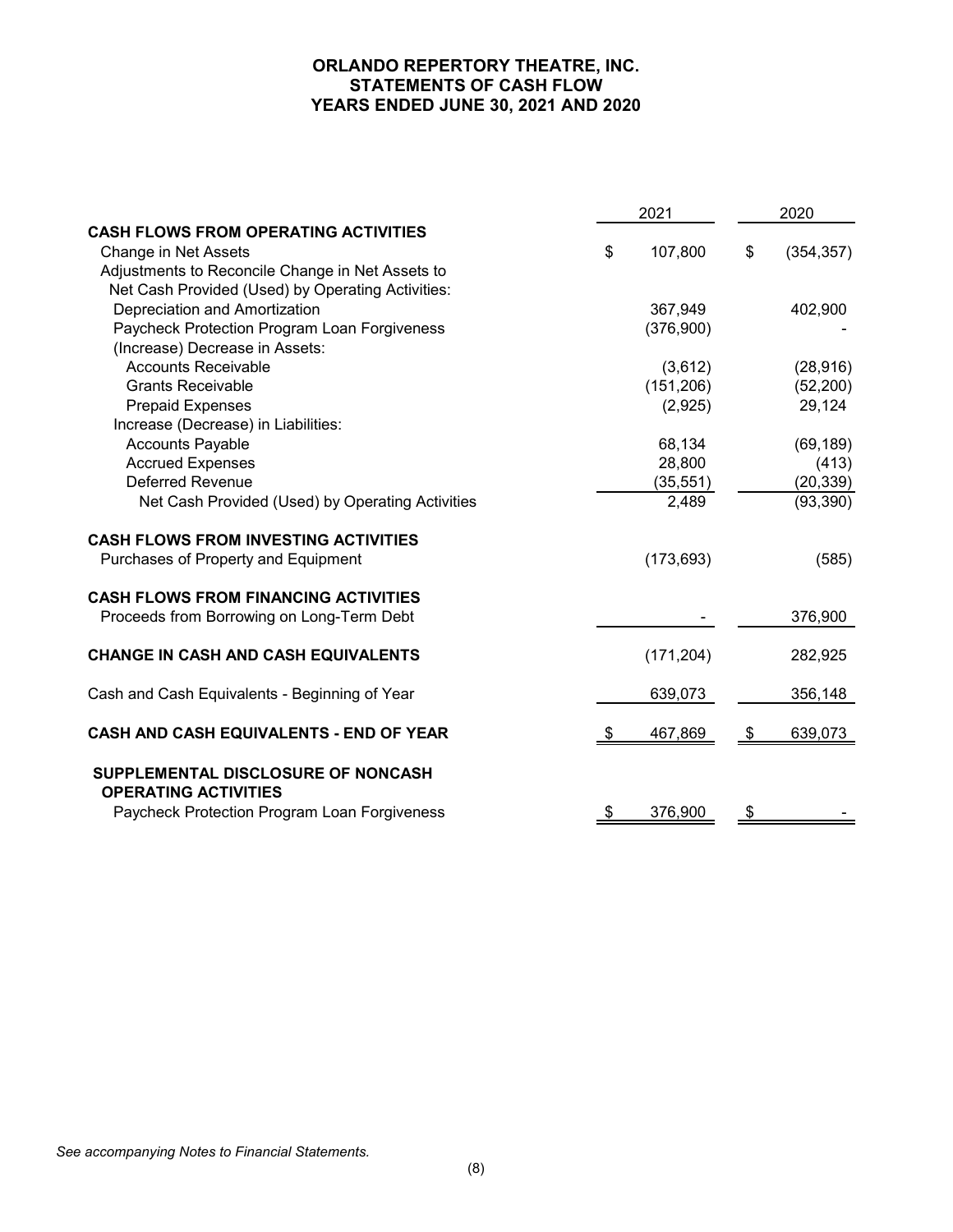#### **NOTE 1 ORGANIZATION**

#### **Nature of Operations**

Orlando Repertory Theatre, Inc. (the Organization) is a nonprofit corporation incorporated in 1969 that produces and presents theatrical performances and related educational programs in partnership with the University of Central Florida (UCF). The Organization's facilities are used to house a portion of the UCF Masters of Fine Arts program.

The Civic Theatre Foundation, Inc. (the Foundation) was established by the Organization's board of directors as a support organization for the Organization. The Foundation's board of directors includes the officers and executive committee of the Organization, thus placing it under common control. The Foundation did not have any revenues, expenses, assets, liabilities, or net assets as of or for the years ended June 30, 2021 and 2020.

## **NOTE 2 SUMMARY OF SIGNIFICANT ACCOUNTING POLICIES**

#### **Basis of Accounting**

The financial statements of the Organization have been prepared on the accrual basis of accounting.

#### **Basis of Presentation**

The financial statements have been prepared to focus on the Organization as a whole and to present balances and transactions according to the existence or absence of donorimposed restrictions. This has been accomplished by classification of net assets and transactions based on the existence or absence of donor or grantor imposed restrictions. Accordingly, net assets and changes therein are classified and reported as follows:

*Net Assets Without Donor Restrictions* – Net assets available for use in general operations and not subject to donor restrictions. The Board of Directors may designate certain amounts of net assets without donor restriction to be utilized/invested to meet specific objectives of the Organization.

*Net Assets With Donor Restrictions* – Net assets subject to donor-imposed restrictions. Some donor-imposed restrictions are temporary in nature, such as those that will be met by the passage of time or other events specified by the donor. Other donor-imposed restrictions are perpetual in nature, where the donor stipulates that resources be maintained in perpetuity.

The Organization reports contributions restricted by donors as increases in net assets without donor restrictions if the restrictions expire (that is, when a stipulated time restriction ends or purpose restriction is accomplished) in the reporting period in which the revenue is recognized. All other donor-restricted contributions are reported as increases in net assets with donor restrictions, depending on the nature of the restrictions.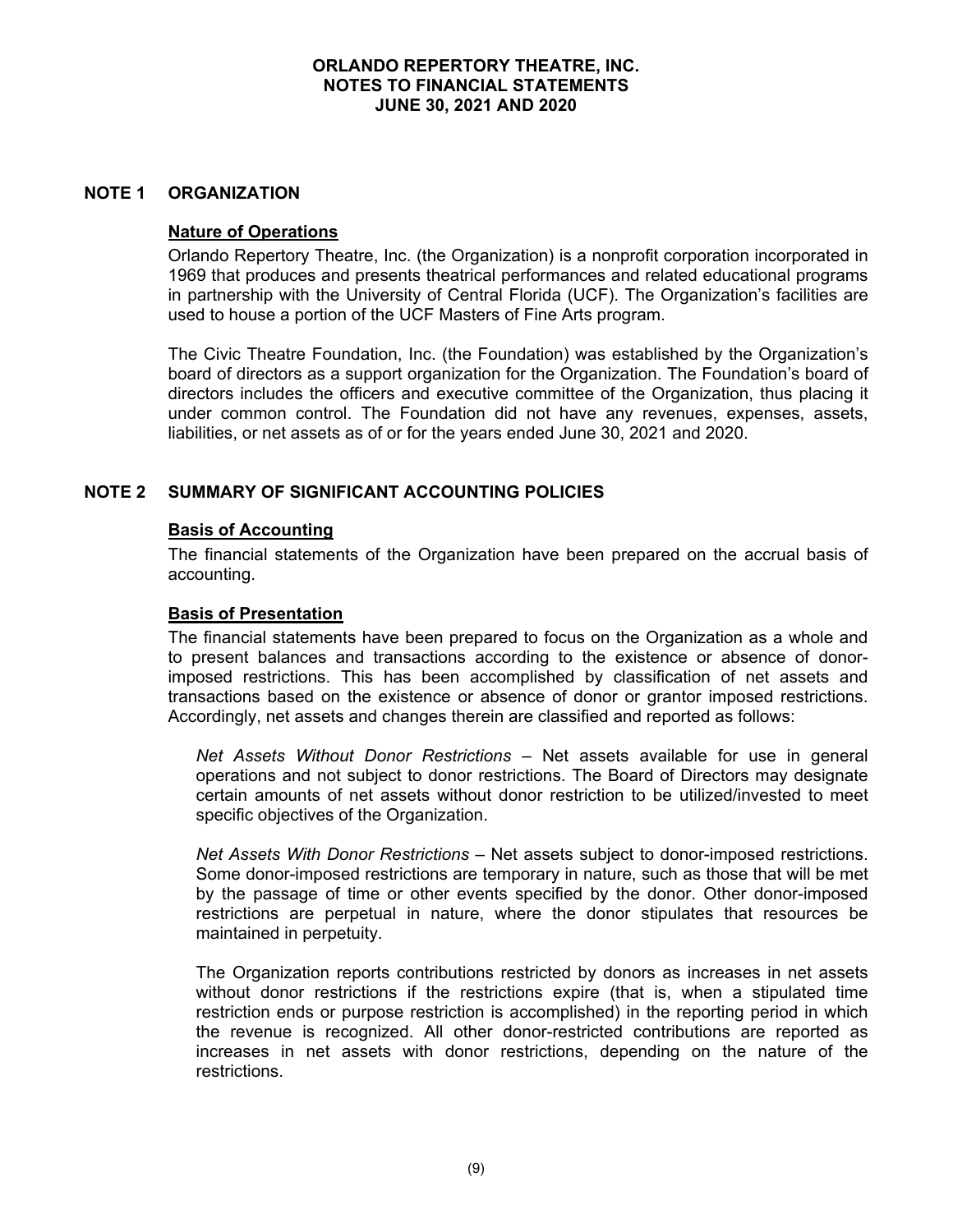# **NOTE 2 SUMMARY OF SIGNIFICANT ACCOUNTING POLICIES (CONTINUED)**

#### **Basis of Presentation (Continued)**

When a restriction expires, net assets with donor restrictions are reclassified to net assets without donor restrictions and reported in the statement of activities as net assets released from restrictions.

#### **Cash and Cash Equivalents**

For purposes of the statement of cash flows, the Organization considers all highly liquid debt instruments purchased with a maturity of three months or less to be cash equivalents.

## **Property and Equipment**

Property and equipment having a unit cost greater than \$500 and a useful life of three or more years are capitalized at cost, if purchased, and at fair market value on the date received, if donated. Depreciation is computed using the straight-line method over the estimated useful lives of the assets. Leasehold improvements are amortized over the shorter of the estimated useful life of the asset and the remaining lease term.

## **Grants Receivable**

Grants receivable which represent unconditional promises to give are recognized as revenue when the promise is received. Grants receivable expected to be collected in less than one year are recorded at fair value at the date of promise. Receivables are stated at the amount management expects to collect from balances outstanding. Management closely monitors outstanding balances throughout the year, and writes off all balances that are considered uncollectible. All grants receivable at June 30, 2021 and 2020, are expected to be collected during the next fiscal year. The Organization believes they will be fully collected; accordingly, there is no allowance for doubtful accounts.

# **Contributed Services and Materials**

Contributions of services are recognized if the services received (a) create or enhance nonfinancial assets or (b) require specialized skills, are provided by individuals possessing those skills, and would typically need to be purchased if not provided by donation. The Organization received contributed goods and services of \$13,607 and \$51,892 during the years ended June 30, 2021 and 2020, respectively, for advertising, printing, photography, and building maintenance, which are included in in-kind contributions and the expense categories to which they relate in the statements of activities.

The Organization received donated goods in the form of supplies and promotional materials. These items have been recorded as in-kind contributions and program expenses at their fair market value in the statements of activities.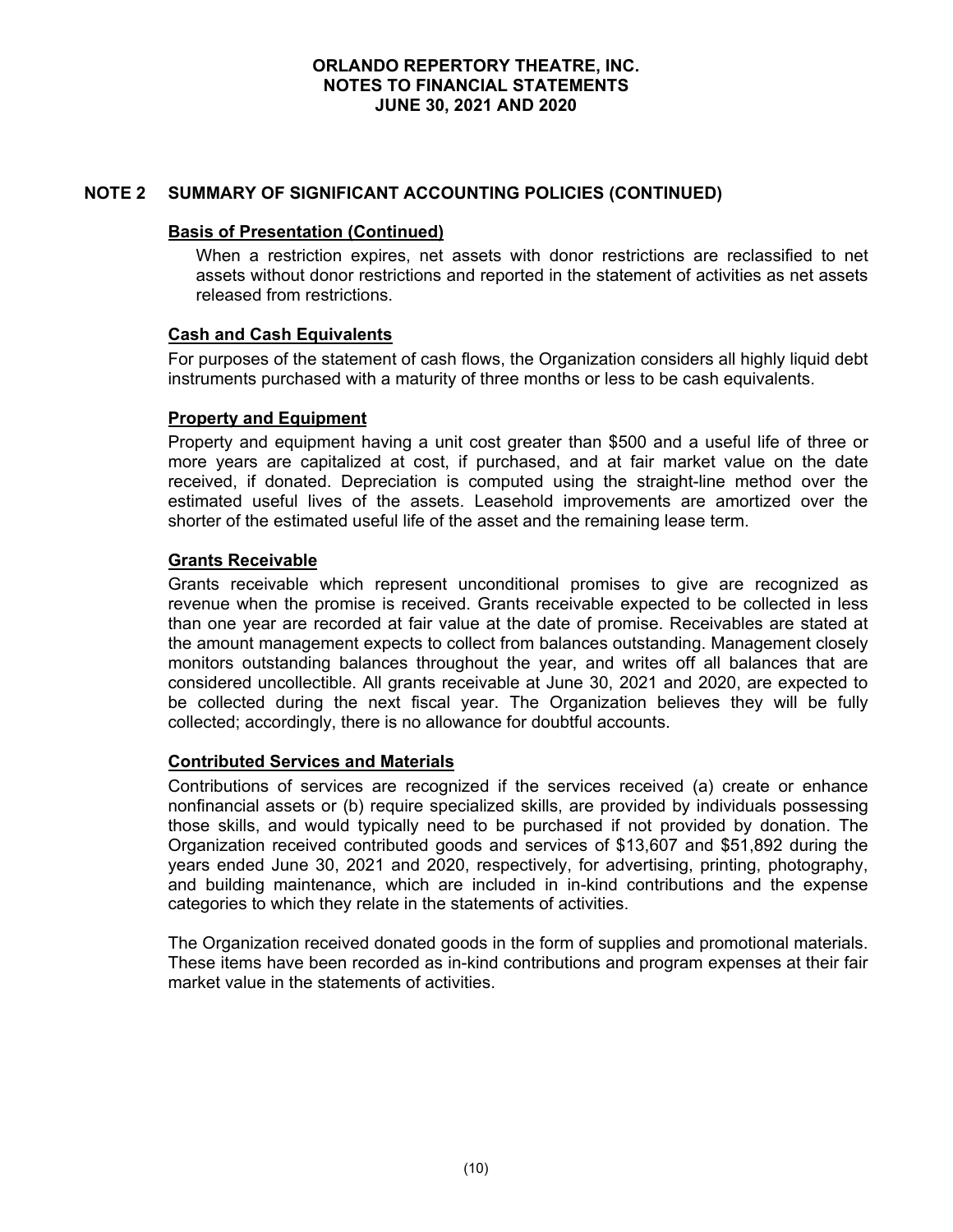## **NOTE 2 SUMMARY OF SIGNIFICANT ACCOUNTING POLICIES (CONTINUED)**

#### **Revenue Recognition and Deferred Revenue**

Grants are considered exchange transactions in which each party receives and sacrifices commensurate value. Funds from these exchange transactions are not considered contributions and, as such, are deemed to be earned and reported as revenue when such funds have been expended toward the designated purposes.

Revenue is recognized for productions and educational programs when the related event is held. Management fees are recognized as the services are provided. Deferred revenue consists of sponsorships, tuition for educational programs, and production ticket sales received for programs and events that relate to and/or will take place during subsequent fiscal years.

#### **Functional Allocation of Expenses**

The costs incurred by the Organization have been summarized on a functional basis in the statements of functional expenses. Accordingly, certain costs have been allocated between the program service, management and general, and fundraising expenses of the Organization. These allocations have been made based on considerations of time and space usage. Although the methods of allocation used are considered reasonable, other methods could be used that would produce different results.

#### **Advertising Costs**

Advertising costs are expensed as incurred. Total advertising costs were \$41,888 and \$150,999 for the years ended June 30, 2021 and 2020, respectively.

#### **Use of Estimates**

The preparation of financial statements in conformity with accounting principles generally accepted in the United States of America requires management to make estimates and assumptions that affect the reported amounts of assets and liabilities and disclosure of contingent assets and liabilities at the date of the financial statements and the reported amounts of revenues and expenses during the reporting period. Actual results could differ from those estimates.

#### **Income Taxes**

The Organization is exempt from federal income tax under provisions of Section 501(c)(3) of the Internal Revenue Code and from state income taxes under similar provisions of the Florida Income Tax Code. Accordingly, no provision for federal and state income taxes has been recorded in the accompanying financial statements.

The Organization follows the standard for accounting for uncertain tax positions. As a result of the implementation, the Organization has not recognized a liability for unrecognized tax benefits.

The Organization is not aware of any activities that would jeopardize its tax-exempt status. The Organization is not aware of any activities that are subject to tax on unrelated business income, excise, or other taxes.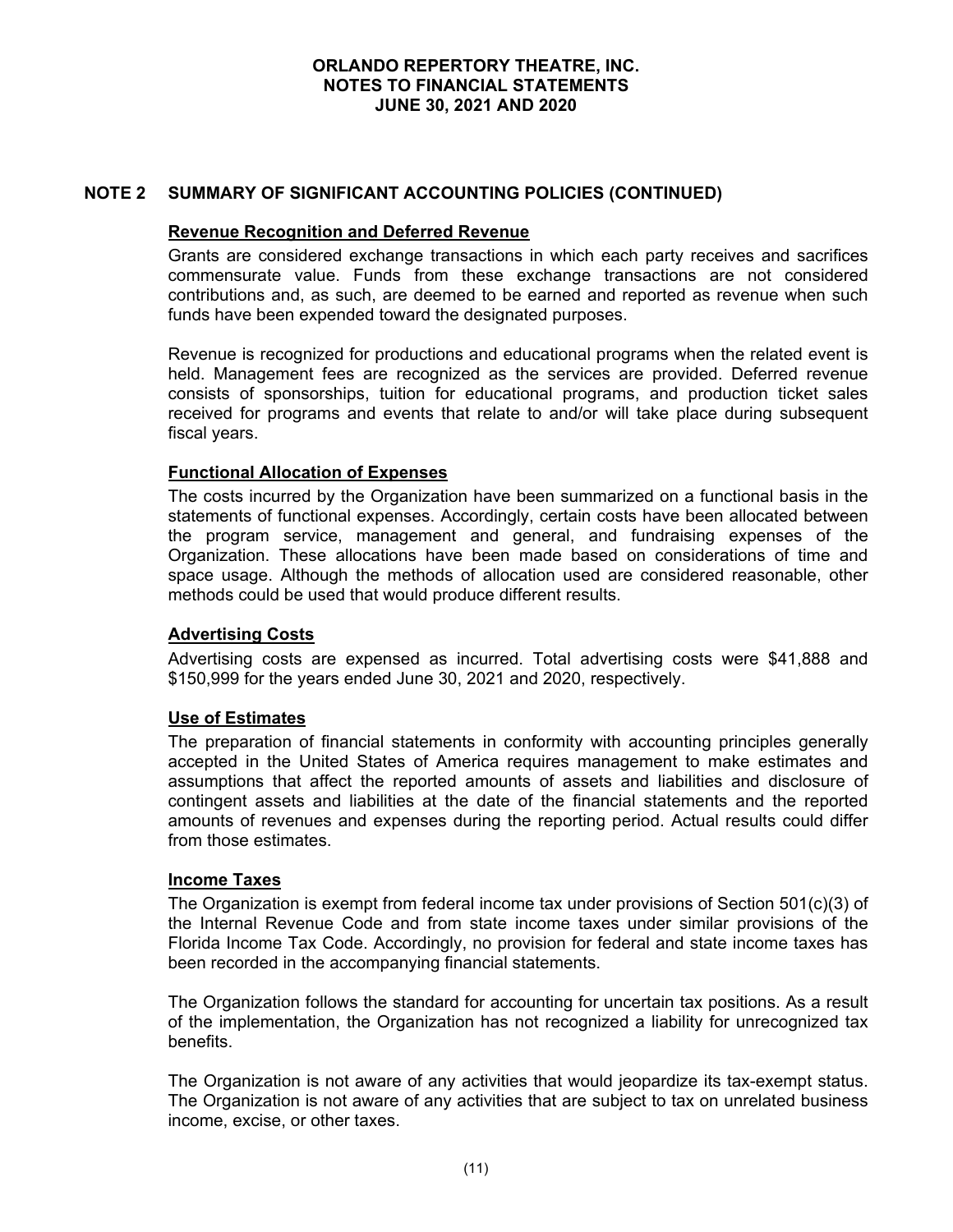## **NOTE 2 SUMMARY OF SIGNIFICANT ACCOUNTING POLICIES (CONTINUED)**

#### **Concentration of Credit Risks**

Financial instruments which potentially subject the Organization to concentrations of credit risk consist principally of cash and cash equivalents. Cash and cash equivalents are maintained at highly rated financial institutions and, at times, balances may exceed federally insured limits. The Organization has never experienced any losses related to these balances.

#### **Subsequent Events**

In preparing these financial statements, the Organization has evaluated subsequent events and transactions for potential recognition or disclosure through October 20, 2021, the date the financial statements were available to be issued.

# **NOTE 3 LIQUIDITY AND AVAILABILITY**

Financial assets available for general expenditure, that is, without donor or other restrictions limiting their use, within one year of the statement of financial position date, comprise the following at June 30:

|                                    | 2021       | 2020      |
|------------------------------------|------------|-----------|
| Cash and Cash Equivalents          | 467.869    | 639.073   |
| Accounts Receivable                | 38.727     | 35.115    |
| <b>Grants Receivable</b>           | 346.906    | 195.700   |
| Less: Net Assets with Restrictions | (210, 700) | (211,700) |
| Total                              | 642.802    | 658.188   |

The Organization regularly monitors the availability of resources required to meet its operating needs, while striving to maximize its available funds. The Organization operates with a balanced budget and anticipates collecting sufficient revenue to cover general expenditures not covered by donor-restricted resources.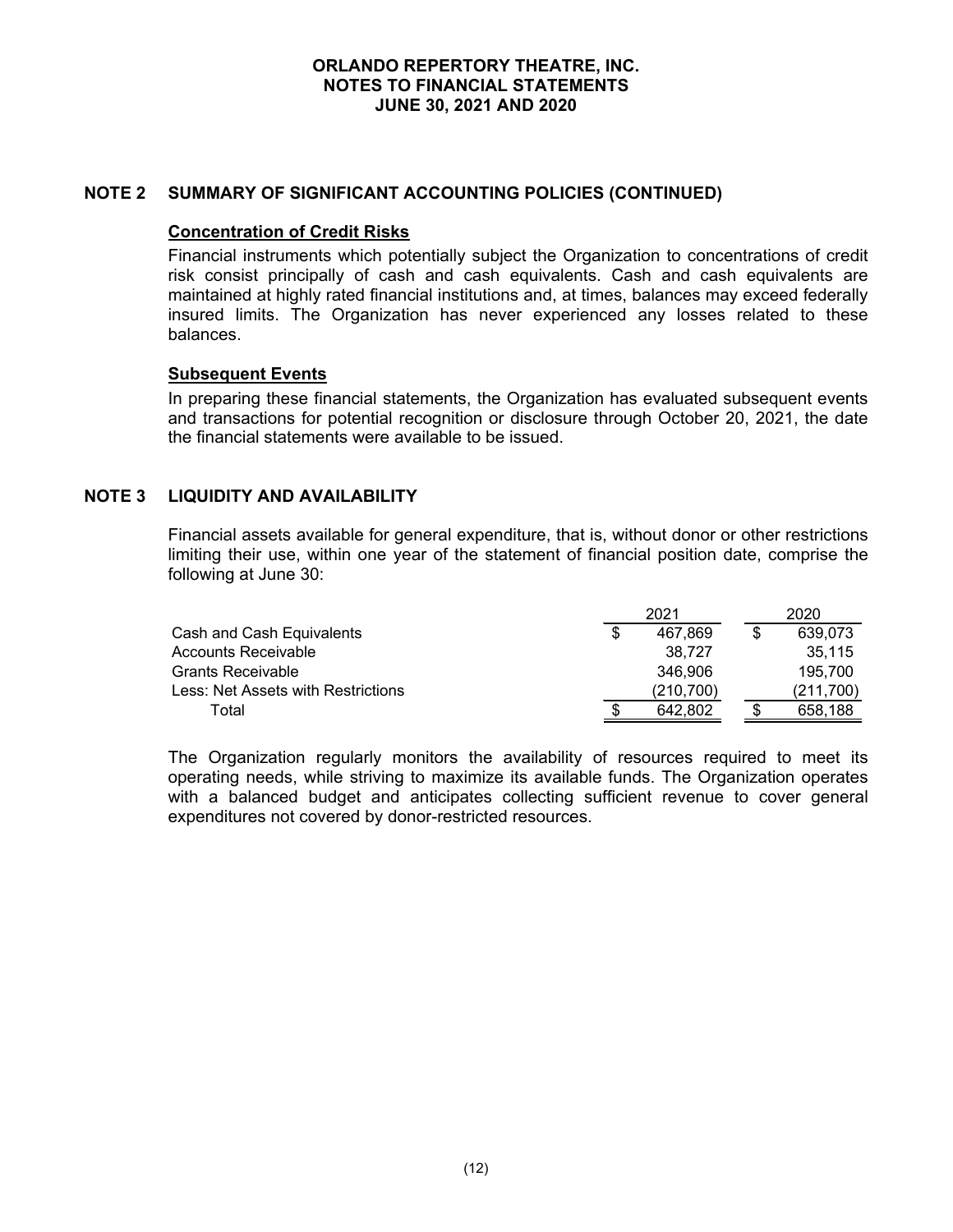# **NOTE 4 PROPERTY AND EQUIPMENT, NET**

Property and equipment consists of the following as of June 30:

|                                    | Estimated      |                 |                 |
|------------------------------------|----------------|-----------------|-----------------|
|                                    | Useful Lives   | 2021            | 2020            |
| Leasehold Improvements             | 10 to 40 Years | \$<br>8,348,338 | \$<br>8,313,707 |
| <b>Theatrical Equipment</b>        | 5 to 35 Years  | 544,371         | 529,889         |
| Office Equipment                   | 5 to 10 Years  | 203,533         | 194,940         |
| <b>Furnishings</b>                 | 5 to 10 Years  | 4,834           | 4,834           |
| <b>Construction in Process</b>     |                | 65,860          |                 |
| Total                              |                | 9,166,936       | 9,043,370       |
| Less: Accumulated Depreciation and |                |                 |                 |
| Amortization                       |                | (7,645,075)     | (7,327,253)     |
| Total Property and Equipment, Net  |                | 1,521,861       | 1,716,117       |

## **NOTE 5 LONG-TERM DEBT**

On May 8, 2020 the Organization received a loan from Fifth Third Bank in the amount of \$376,900 to fund payroll, rent, utilities, and interest on mortgages and existing debt through the Paycheck Protection Program (the PPP Loan). The PPP loan could be forgiven by the U.S. Small Business Administration (SBA) subject to certain performance barriers as outlined in the loan agreement and the CARES Act. As of June 30, 2021, the SBA has formally forgiven the entire portion of the Organization's obligation under the PPP loan. Therefore, the Organization recognized \$376,900 of contribution revenue for the year ended June 30, 2021.

### **NOTE 6 LINE OF CREDIT**

On July 1, 2011, the Organization entered into a line of credit agreement with a financial institution providing for maximum borrowings of \$150,000. Interest on the line is payable monthly at a floating rate per annum equal to prime (as defined) plus 1.75%. The line is collateralized by substantially all of the Organization's assets and matured on July 1, 2020. On that date, the line of credit was renewed until July 1, 2021. On July 2, 2021, the line of credit was renewed until July 1, 2022. There was no activity on the line during the years ended June 30, 2021 and 2020.

## **NOTE 7 ECONOMIC DEPENDENCE**

The Organization receives a majority of its support from UCF and United Arts of Central Florida. The Organization received grants and management fees of \$1,234,890 and \$1,192,559 for the years ended June 30, 2021 and 2020, representing 56% and 44% of total support and revenue for the years ended June 30, 2021 and 2020, respectively.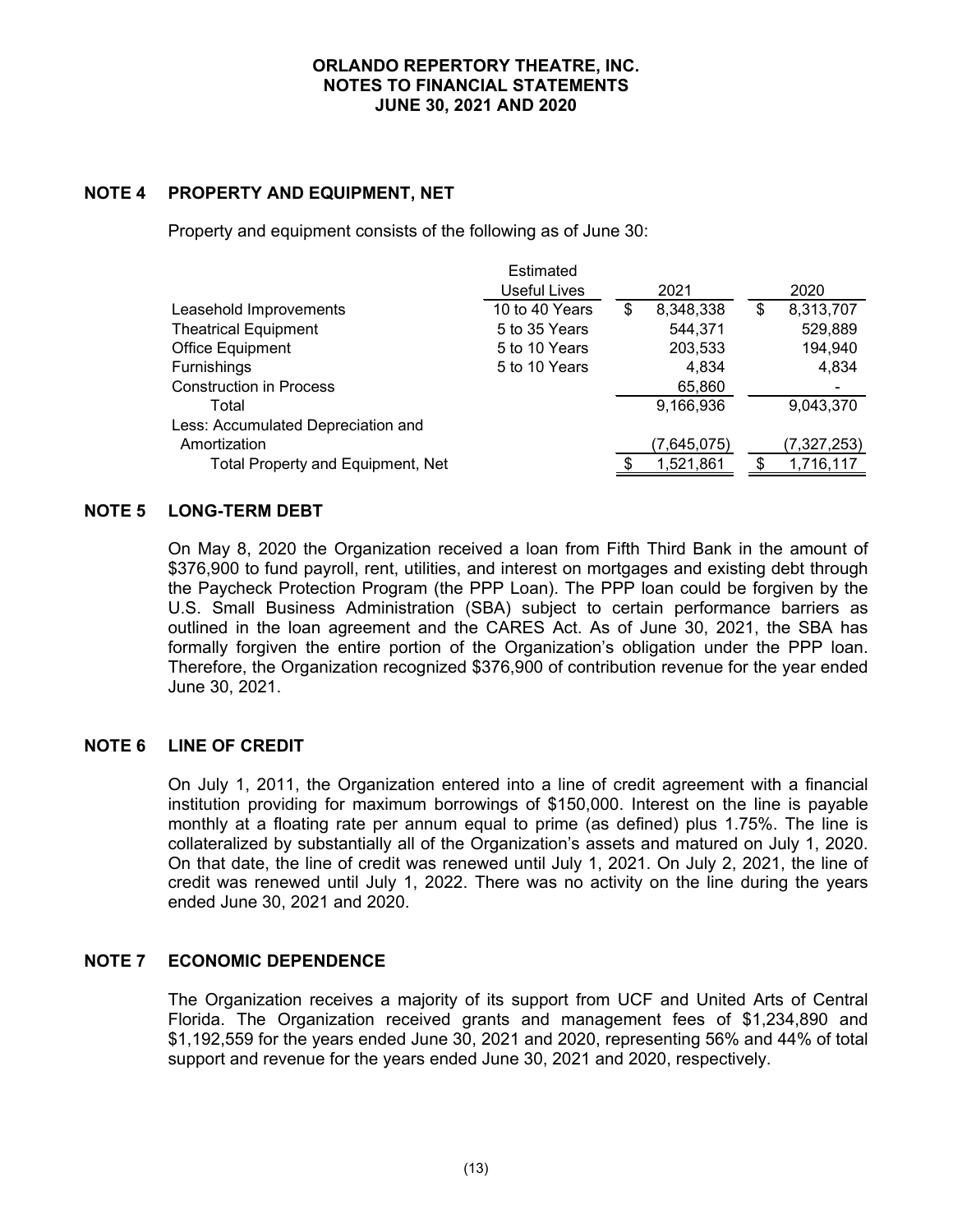# **NOTE 8 LEASED FACILITY AND ASSIGNMENT**

The Organization's operating facility is leased from the city of Orlando (Loch Haven Park). The lease agreement stipulates an annual lease payment in the nominal amount of \$1 and expires on March 1, 2041, as amended. The Organization, as permitted under the terms of the lease with the city of Orlando, constructed a building on the leased land in Loch Haven Park which is included in leasehold improvements (see Note 4). The lease stipulates that, upon expiration of the lease, the Organization will yield the property, including any improvements made by the Organization, to the city of Orlando free of all liens and encumbrances. The contributed value of the lease is the building that will be surrendered upon completion of the lease.

During 2001, the Organization assigned the lease to UCF for a period of 18 months, giving UCF the option to renew the assignment every 18 months thereafter until the termination of the lease. The assignment, which can be terminated without cause with a 60-day written notice, has been renewed through October 2021. The Organization has retained a residual interest in the lease, so that they will reassume the obligations under the lease if the assignment is terminated.

On July 1, 2004, in connection with the lease assignment, the Organization entered into a Lease Management Services Agreement with UCF to manage and operate the building and real property, including building and grounds maintenance, repairs, and custodial services. For the years ended June 30, 2021 and 2020, the Organization received \$252,297 in management fees in accordance with this agreement, which is recorded as management fees revenue on the accompanying statements of activities.

# **NOTE 9 NET ASSETS WITH DONOR RESTRICTIONS**

Net assets with donor restrictions consisted of the following as of June 30:

|                                       | 2021    |  | 2020    |
|---------------------------------------|---------|--|---------|
| Contributions from United Arts        | 94.700  |  | 90.700  |
| State and Local Government Support    | 96,000  |  | 96,000  |
| Other Contributions with Restrictions | 20,000  |  | 25,000  |
| Total                                 | 210.700 |  | 211.700 |

Net assets were released from donor restrictions by incurring expenses satisfying the restricted purpose or by occurrence of the passage of time or other events specified by the donors as follows for the years ended June 30:

|                                                                               | $202 -$      |     | 2020    |
|-------------------------------------------------------------------------------|--------------|-----|---------|
| <b>Expiration of Time Restrictions:</b><br>State and Local Government Support | \$<br>86,000 | \$. | 75,000  |
| <b>Expiration of Purpose Restrictions:</b>                                    |              |     |         |
| <b>Contributions from United Arts</b>                                         | 90.700       |     | 60,500  |
| <b>Other Contributions with Restrictions</b>                                  | 25,000       |     | 15,000  |
| Total                                                                         | 201.700      |     | 150,500 |